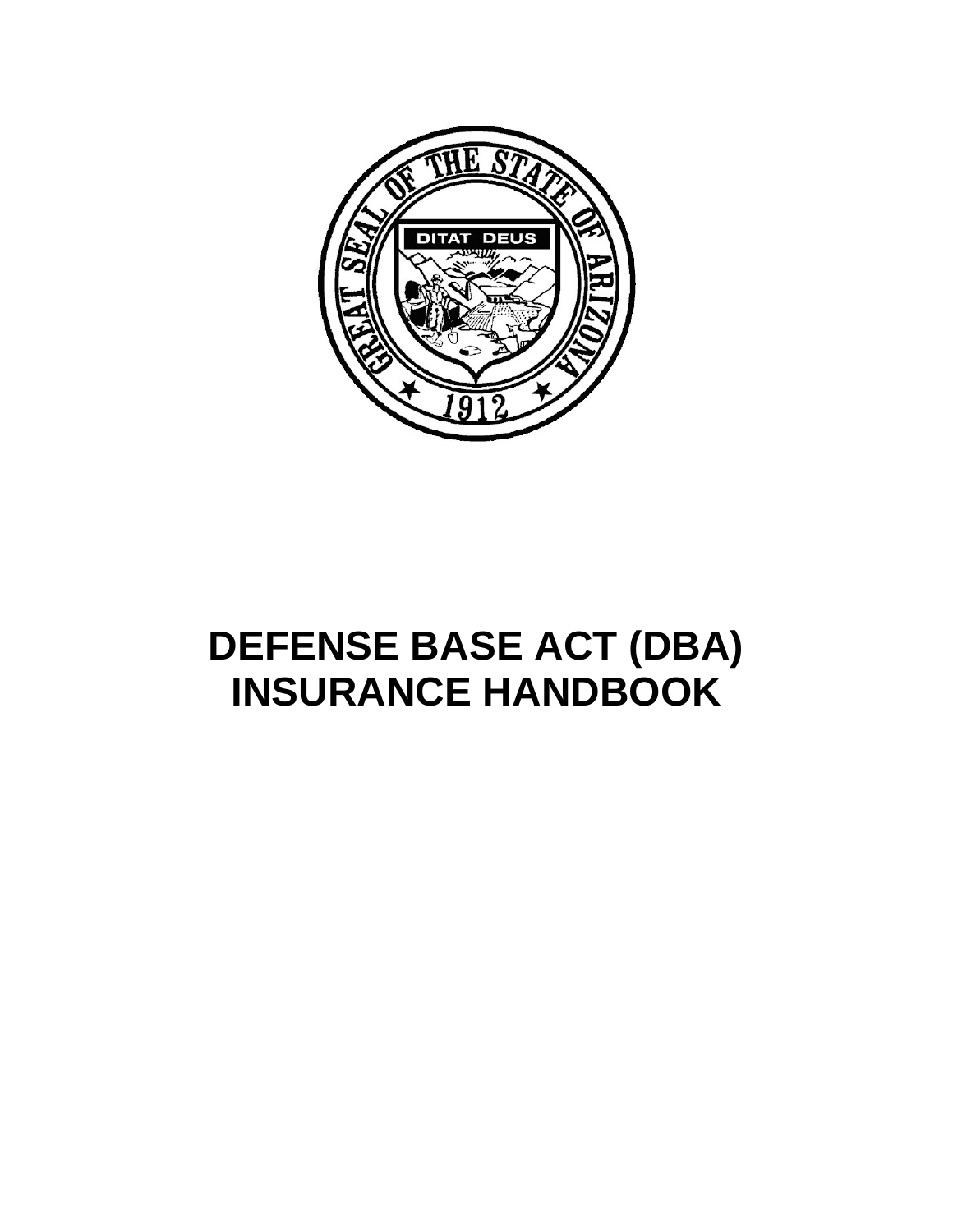# **TABLE OF CONTENTS**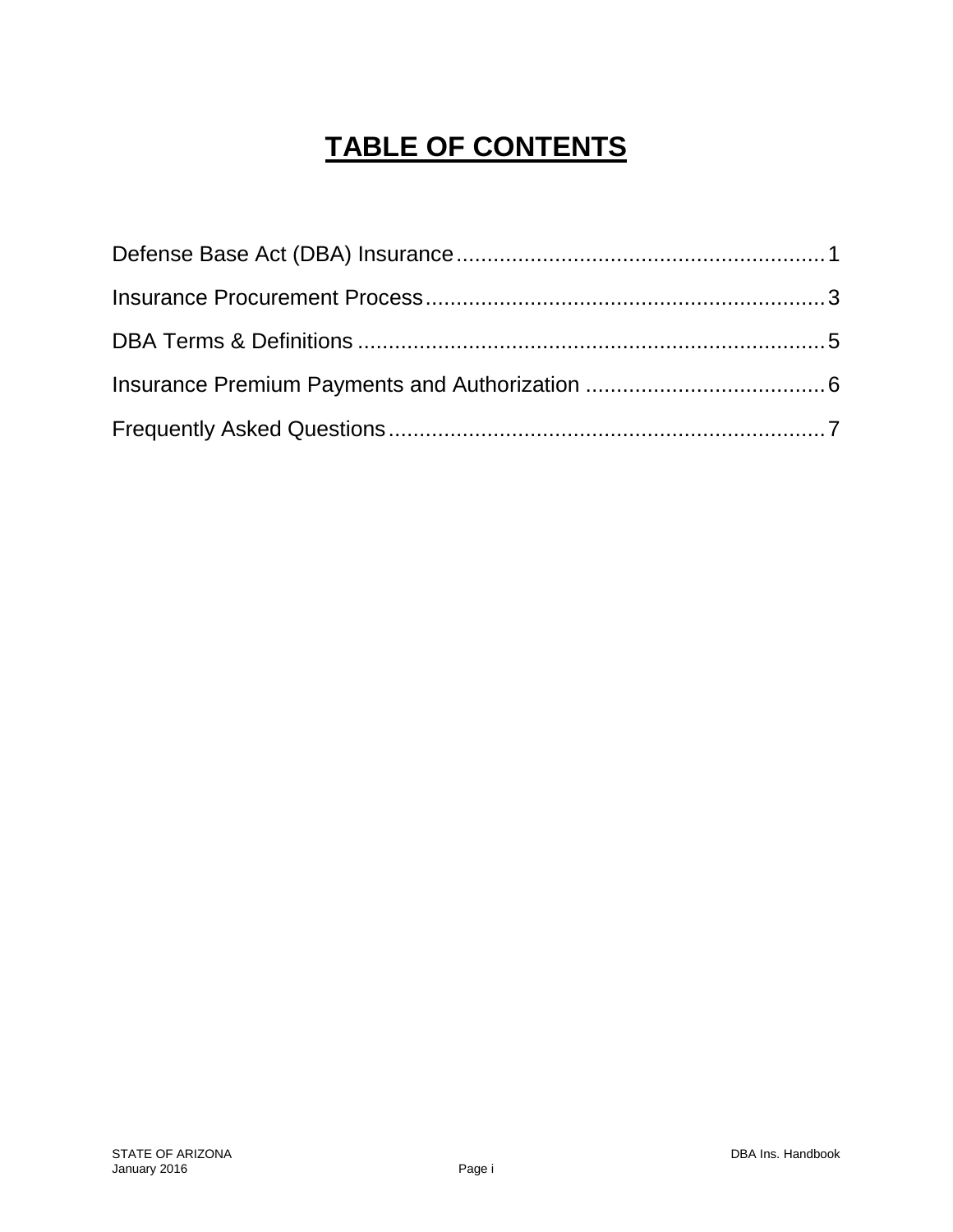# **Defense Base Act (DBA) Insurance**

Federal law requires all U.S. government contractors and subcontractors to secure DBA insurance for their employees working outside the United States on military or non-military projects. The related statutes include the Defense Base Act and the Longshore & Harbor Workers' Compensation.

#### *What is the Defense Base Act?*

Established in 1941, the primary goal of the Defense Base Act was to cover workers on military bases outside the United States. The act was amended to include public works contracts with the government for the building of non-military projects such as dams, schools, harbors, and roads abroad. A further amendment added a vast array of enterprises revolving around the national security of the United States and its allies. Today, almost any contract with an agency of the U.S. government, for work outside the U.S., whether military in nature or not, will likely require DBA coverage.

#### *Target Employees*

DBA benefits apply to employees who work as civilians outside the U.S. for the U.S. government or any other government on both military and non-military projects. DBA coverage extends benefits payable under the U.S. Longshore & Harbor Workers' Compensation Act. All employees engaged in such employment, regardless of nationality (including U.S. citizens and residents, host country nationals (local hires), and third country nationals (individuals hired from another country to work in the host country), are covered under the Act.

#### *DBA Coverage Triggers*

The Defense Base Act covers employees:

- 1. Working for private employers on U.S. military bases, or on any lands used by the U.S. for military purposes, outside of the United States. The DBA does apply to the U.S. Territories and possessions. The Defense Base Act does not apply to Guam.
- 2. Working on public work contracts with any U.S. government agency, including construction and service contracts in connection with national defense or with war activities outside the United States.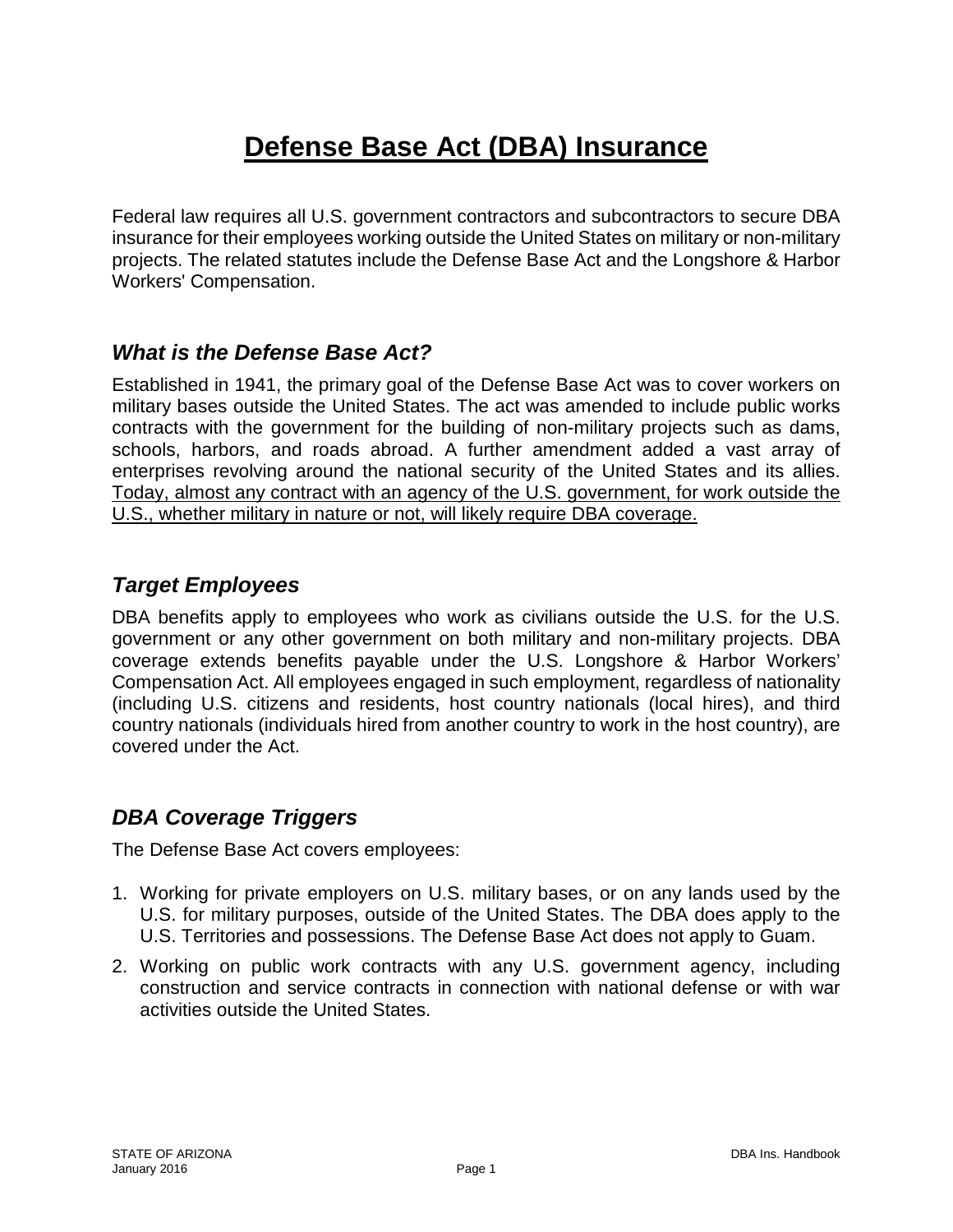- 3. Working on contracts approved and funded by the U.S. under the Foreign Assistance Act, generally providing for cash sale of military equipment, materials, and services to its allies, if the contract is performed outside of the United States.
- 4. Working for American employers providing welfare or similar services outside of the United States for the benefit of the Armed Forces, e.g. the USO.

If any one of the above criteria is met, all employees engaged in such employment, regardless of nationality, are covered under the Act.

If you have answered "yes" to any of the DBA coverage triggers mentioned, then DBA probably applies.

**Note regarding Grants**: Although this issue has been addressed by a court of law in only one instance, the Department of Labor has adopted a position consistent with the decision of the U.S. Court of Appeals for the Second Circuit in University of Rochester v. Hartman (Vishniac), 618 F.2d 170 (2nd Cir. 1980), that work performed pursuant to a grant is not covered under the DBA.

#### *Useful Links*

Defense Base Act Defense Base Act FAQ

http://www.dol.gov/owcp/dlhwc/lsdba.htm http://www.dol.gov/owcp/dlhwc/DBAFaqs.htm#2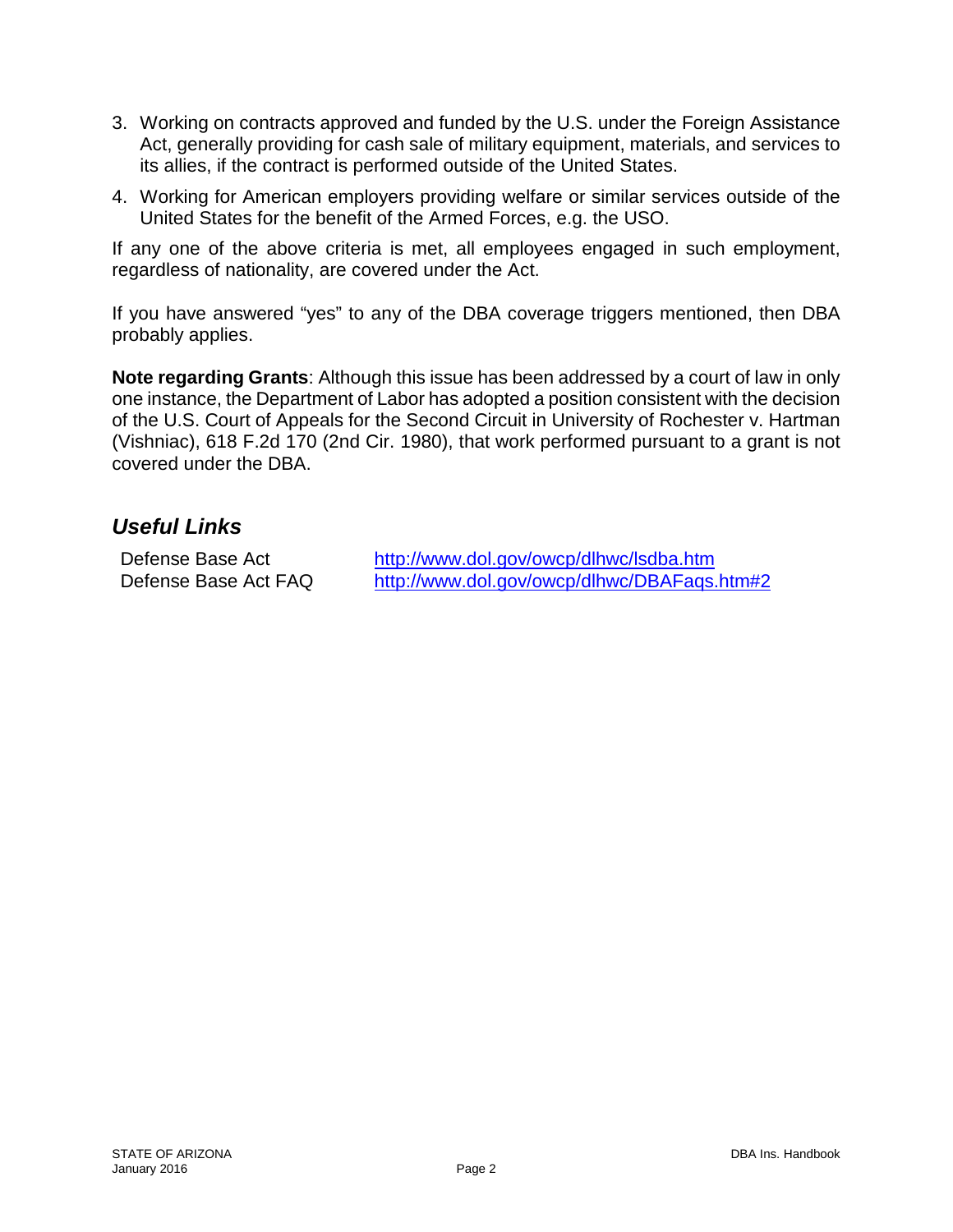### **Insurance Procurement Process**

Coverage for DBA is available through a specific Defense Base Act Policy available through ADOA Risk Management, issued by ACE American Insurance Company. This policy is applicable for contracts entered into by a State of Arizona agency and/or University employees (however, excludes certain contracts as noted below). **Contracts must be reported quarterly to ADOA Risk Management. Reports are due to ADOA Risk Management as follows:**

| <b>Reporting Period</b>   | <b>Due Date</b> |
|---------------------------|-----------------|
| January – March           | April 15th      |
| April – June              | July 15th       |
| July – September          | October 15th    |
| <b>October – December</b> | January 15th    |

The Description of Work identified on the DBA policy states: Attend Conferences, seminars and provide consulting and subject matter expertise. ACE American Insurance Company reserves the right to underwrite and accept or decline if the risk falls outside of the Description of Work.

Review data from contract managers to identify Federal contracts with employees in foreign countries (do not include Grants). The Target Employees and DBA Coverage Triggers sections of this handbook can be referenced to determine if coverage is required. If DBA benefits are required, please report the following information in your quarterly reports:

- a. State of Arizona Entity
- b. Contract Name
- c. Contract number/reference
- d. Contract dates
- e. Purpose
- f. Government agency
- g. Start and end dates of trip
- h. Site (country) location of project
- i. Number of employees working on the project
- j. Number of US Nationals, Third Country National or Local Nationals
- k. Remuneration of the employees on the project while they are actually working on the project; It may not necessarily be the annual salary
- l. Name of Traveler

Email information directly to State Risk Management at *plinsurance@azdoa.gov* (see also NOTE below).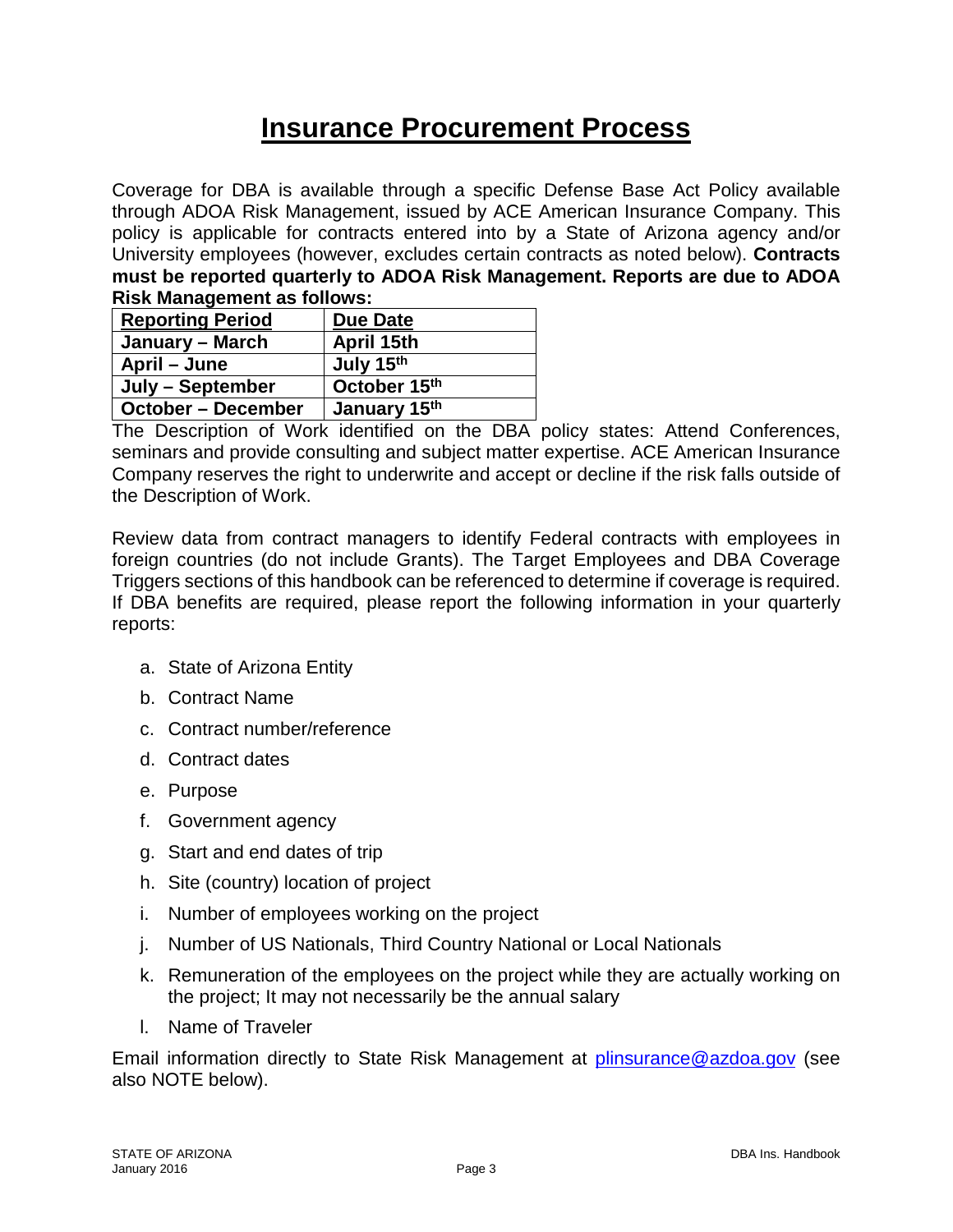**NOTE:** Contracts with the United States Agency for International Development (USAID), Army Corps of Engineers and/or Department of State have exclusive agreements (insurer/broker arrangements) and cannot be insured under the ACE American Insurance Company program. The requirements and contact information will be noted in your contract. In these instances you should contact ADOA Risk Management *prior* to sending data. You will be required to complete separate applications for these contracts.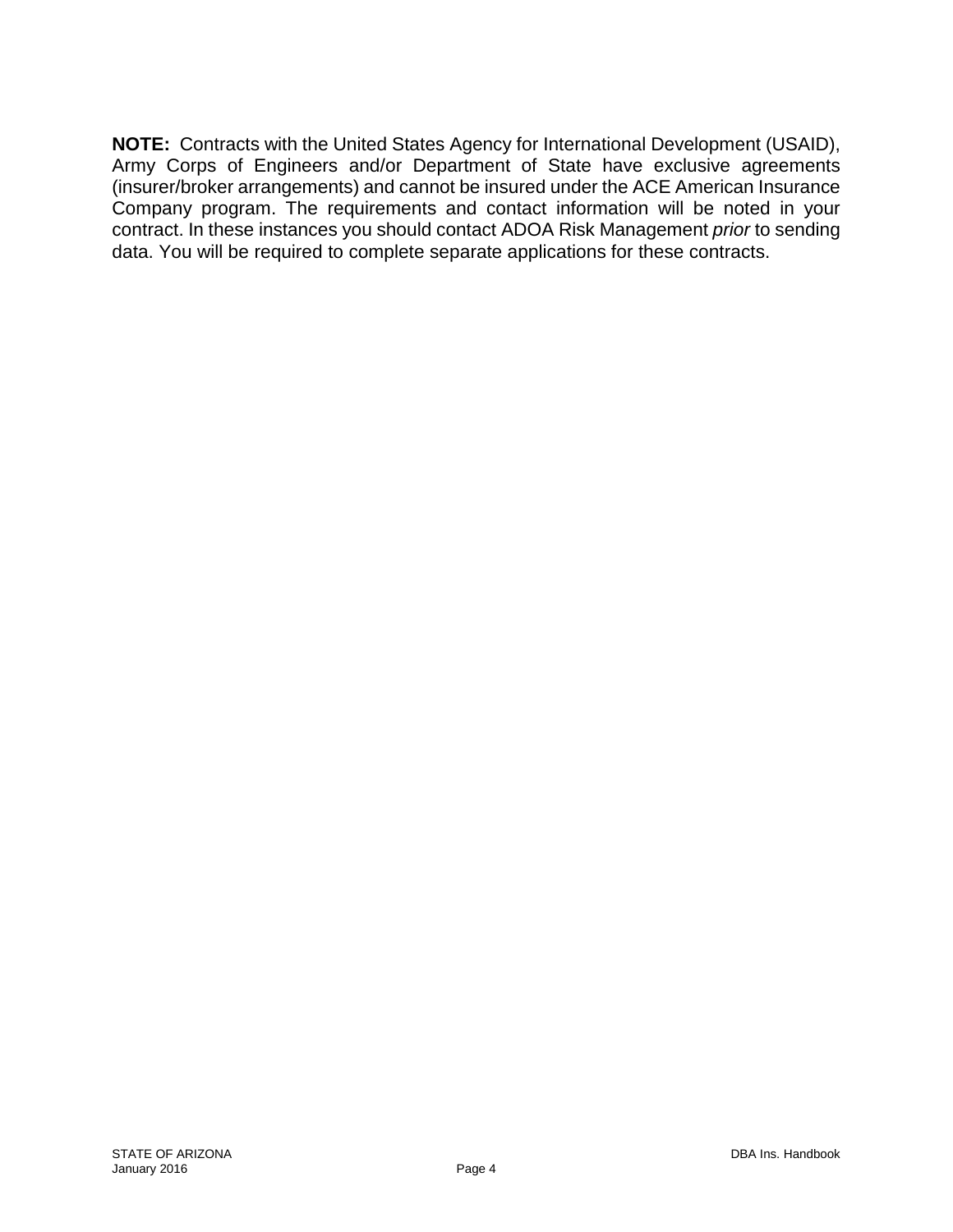# **DBA Terms & Definitions**

**Job Classification** – This is used to identify the activities of the employee. Some examples of job classifications are Engineer, Technician, Managerial or Clerical, Delivery worker, Packing worker, etc.

**Local National (LN)** – This classification refers to a non-U.S. citizen hired to work within their country of hire or permanent residence. For example, a German national working in Germany.

**Remuneration** – The salary or other earnings of employees, which make up the payroll. This includes regular earnings, piecework payment and overtime. For the purpose of DBA, the payroll of the employee to be used is only for the time when the employee will be working on the DBA contract. For example, if the contract term is 3 months, the payroll to be imputed in the application is for the 3 month period, not the employee's annual salary.

**Third Country National (TCN)** – A non-U.S. citizen hired to work outside their respective country of permanent residence or hire if other than the United Stated of America. For example, a German national working in Switzerland.

**Waiver** – This is given by the U.S. Department of Labor advising that the employer does not need provide DBA coverage. Written waivers are difficult to receive and usually not given.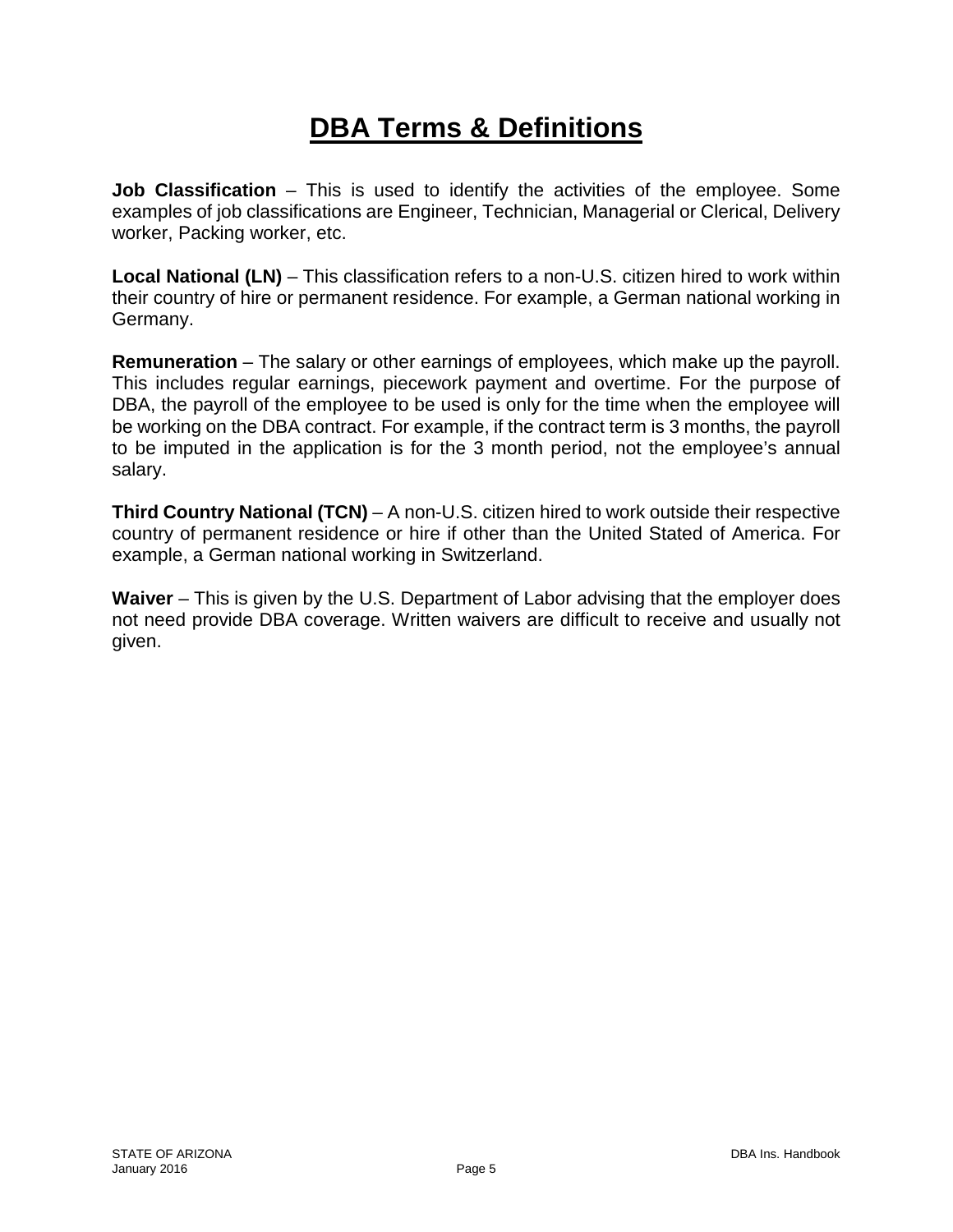## **Insurance Premium Payments and Authorization**

For any DBA coverage arranged within the ACE American Insurance Company program purchased by ADOA Risk Management, the ADOA Risk Management premium allocation process applies. Premium developed by payroll for your applicable contracts will be included in future allocation of your overall International coverage cost.

When purchasing coverage for USAID contracts, not insured through ACE American Insurance Company, you may be directed by ADOA Risk Management to send data directly to the exclusive broker handling this program, however, any premium invoiced can be routed to ADOA Risk Management for handling within the cost allocation arrangement.

See also FAQ's below regarding authority to purchase coverage outside of ADOA.